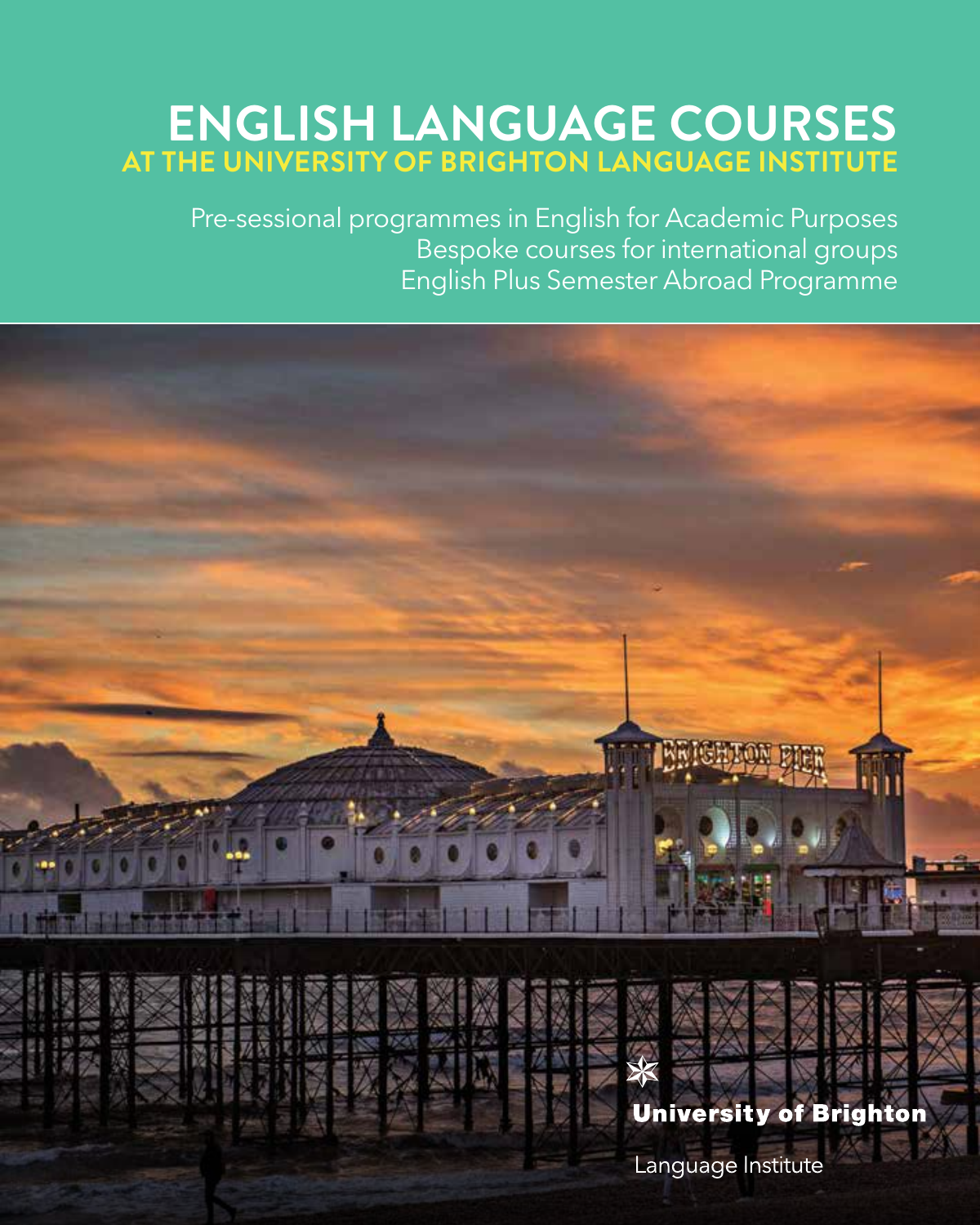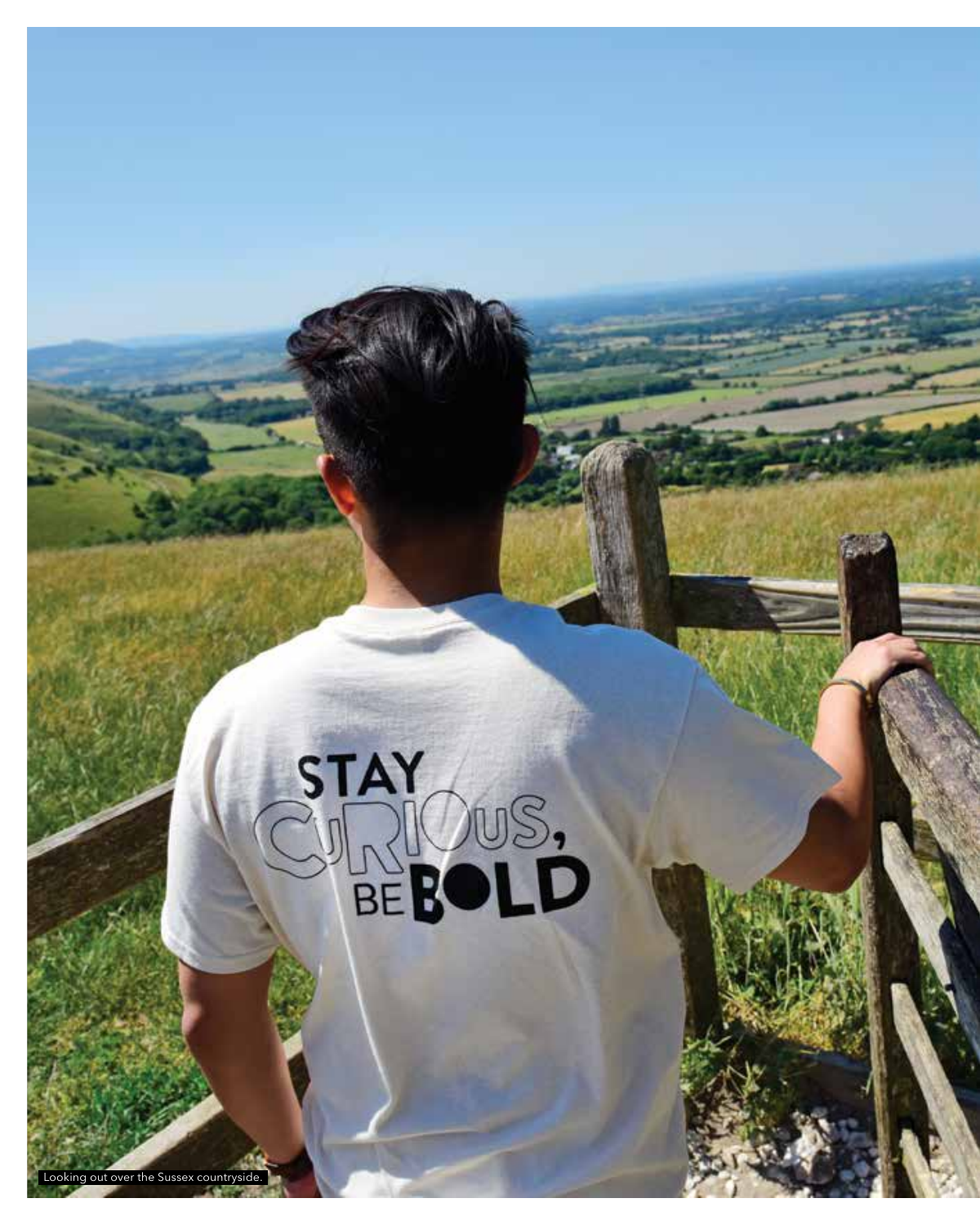

## **Contents**

| Welcome                                                   | 01 |
|-----------------------------------------------------------|----|
| Why choose us                                             | 02 |
| Pre-sessional programmes in English for Academic Purposes | 04 |
| Which programme to choose                                 | 09 |
| Bespoke courses for international groups                  | 10 |
| English Plus Semester Abroad Programme                    | 11 |
| iASK English language support                             | 12 |
| English language proficiency                              | 13 |
| Table of equivalencies                                    | 13 |
| English language testing                                  | 13 |

# **Welcome**

The University of Brighton is a thriving academic community of over 21,000 students, in two locations on the south coast of England. We attract staff and students from over 150 countries around the world.

The University of Brighton Language Institute provides a comprehensive range of English language programmes for students who want to improve their English language before joining a university degree course. We have a reputation for delivering innovative English language programmes and preparing students for successful degree study in the UK.

We also offer specialist English language support for students studying for an undergraduate or postgraduate degree course at the university.

We offer the following English language programmes:

1. Pre-sessional programmes in English for Academic Purposes

- English for Academic Study
- Summer Pre-sessional English
- Extended Masters
- 2. Bespoke Courses for International Groups
- 3. English Plus Semester Abroad Programme





of English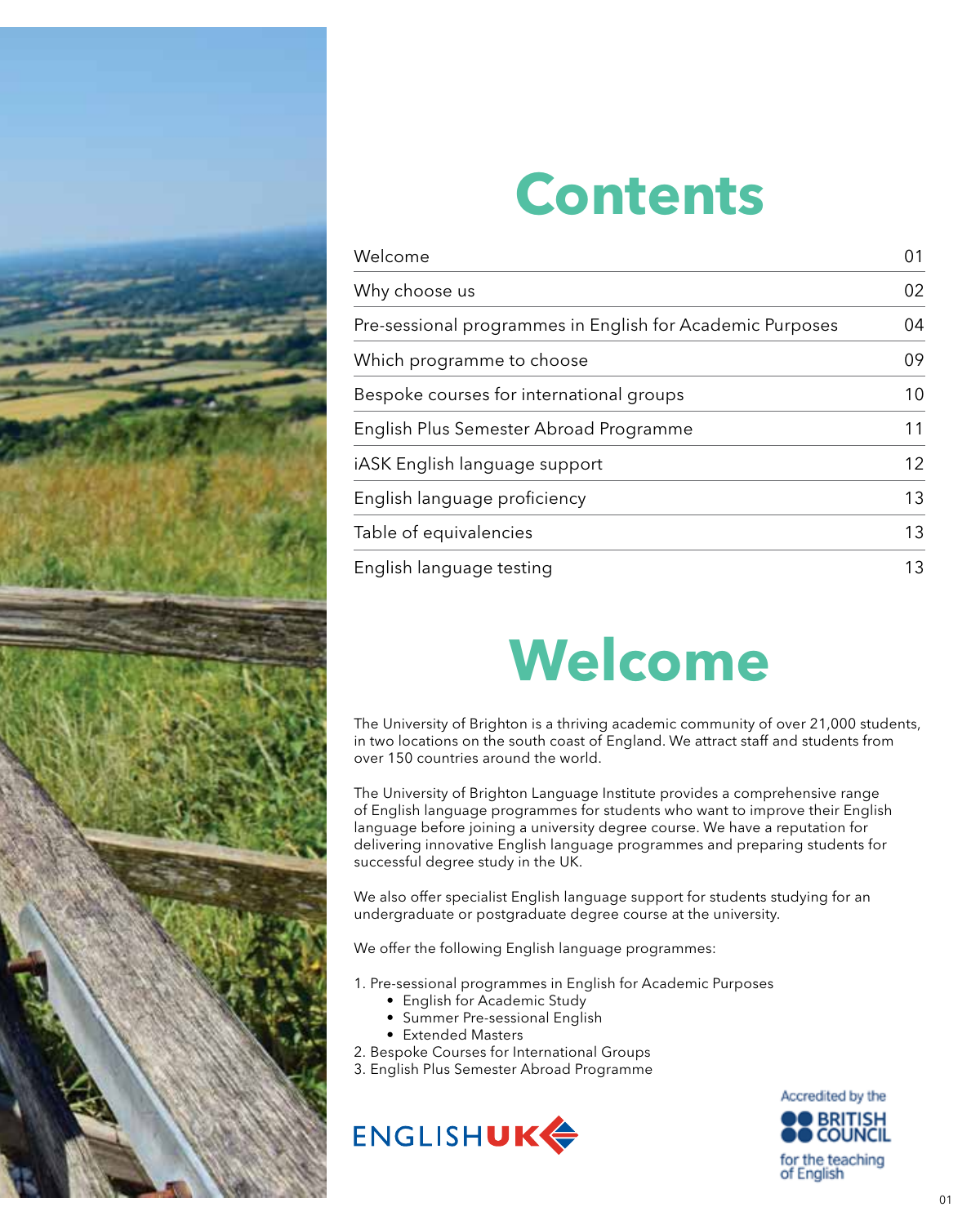### **Why choose us**



**Studying an English language programme at the University of Brighton Language Institute provides students with excellent preparation for further university study and gives them a chance to sample many aspects of British culture.**

#### Brighton

The university is spread across the city of Brighton from the seafront to the South Downs National Park and also has a campus along the coast in Eastbourne. Our campus philosophy is to promote a great sense of community and a welcoming atmosphere.

Our English language programmes are based on the Falmer campus in Brighton, a lively seaside city that offers an exciting mix of shops, restaurants, clubs and theatres – there's so much going on, it's hard to sum up the city.

The Falmer campus is three miles from the city centre and surrounded by beautiful countryside. A trip by train to London takes less than an hour and Gatwick airport is only 30 from Brighton.

Read all about life in Brighton at www.brighton.ac.uk/choose-brighton/ our-locations/brighton.aspx

www.brighton.ac.uk/accommodationand-locations/brighton/campuses/ index.aspx

#### Accommodation

We will be happy to arrange accommodation for students for the duration of their programme.

We offer a choice of accommodation options, including on-campus university halls of residence and local host family accommodation. Catered and noncatered options are usually available.

Read more about accommodation at www.brighton.ac.uk/living-here

#### Accredited programmes

The University of Brighton Language Institute is recognised as a centre of excellence by the EL Gazette, and is an institutional member of the British Association of Lecturers in English for Academic Purposes (BALEAP).

All our English language programmes are accredited by the British Council, and are delivered by teachers who are highly experienced English language teachers. All teachers at the University of Brighton Language Institute are TEFLQ.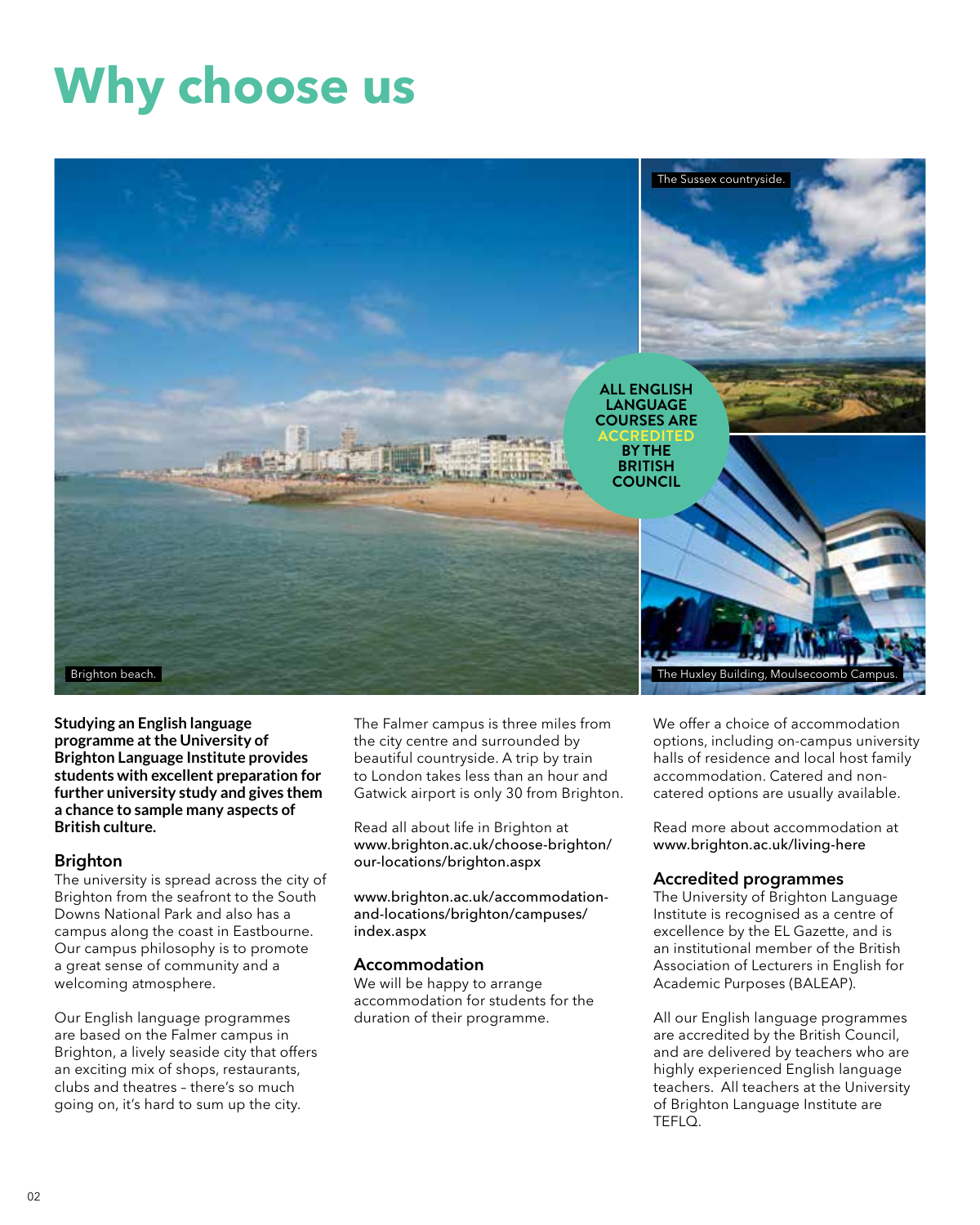

#### Top ranked for English language teaching

Following our 2015 British Council Inspection we were ranked as the number one university language centre, based on British Council inspection reports (English language and international education - EL Gazette, 2016).

#### Pathway to a UK degree

Successful completion of one of our pre-sessional English language programmes guarantees progression to an undergraduate or postgraduate degree at the University of Brighton without taking an additional English language test.

#### Enriching experiences

Social

The University of Brighton Students' Union provides a year-round programme of events including club nights, karaoke and cinema events – there are over 100 student-run societies, and some exclusively for international and EU students registered on one of our pre-sessional programmes. The International Students Society (ISS) is the largest and organises events and social activities throughout the academic year.

#### www.brightonsu.com

All international and EU students are automatically members of the ISS and receive regular invitations and updates. Examples of past events are a celebration for Diwali, Hanukah and Chinese New Year, Christmas and various trips to places of interest in the UK such as London, Bath and Oxford.

The University of Brighton Language Institute also offers leisure activities throughout the year, and the cost of these is usually under £10.

#### Sport

We offer sports and fitness facilities on and off campus, with many special rates available.

www.brighton.ac.uk/sport

#### Support and facilities

All students have access to University of Brighton support services, including visa support, careers guidance, academic study resources, specialist international student advice, health, disability and dyslexia support and much more.

Students also have access to libraries, media centres, computer rooms and other specialist resources.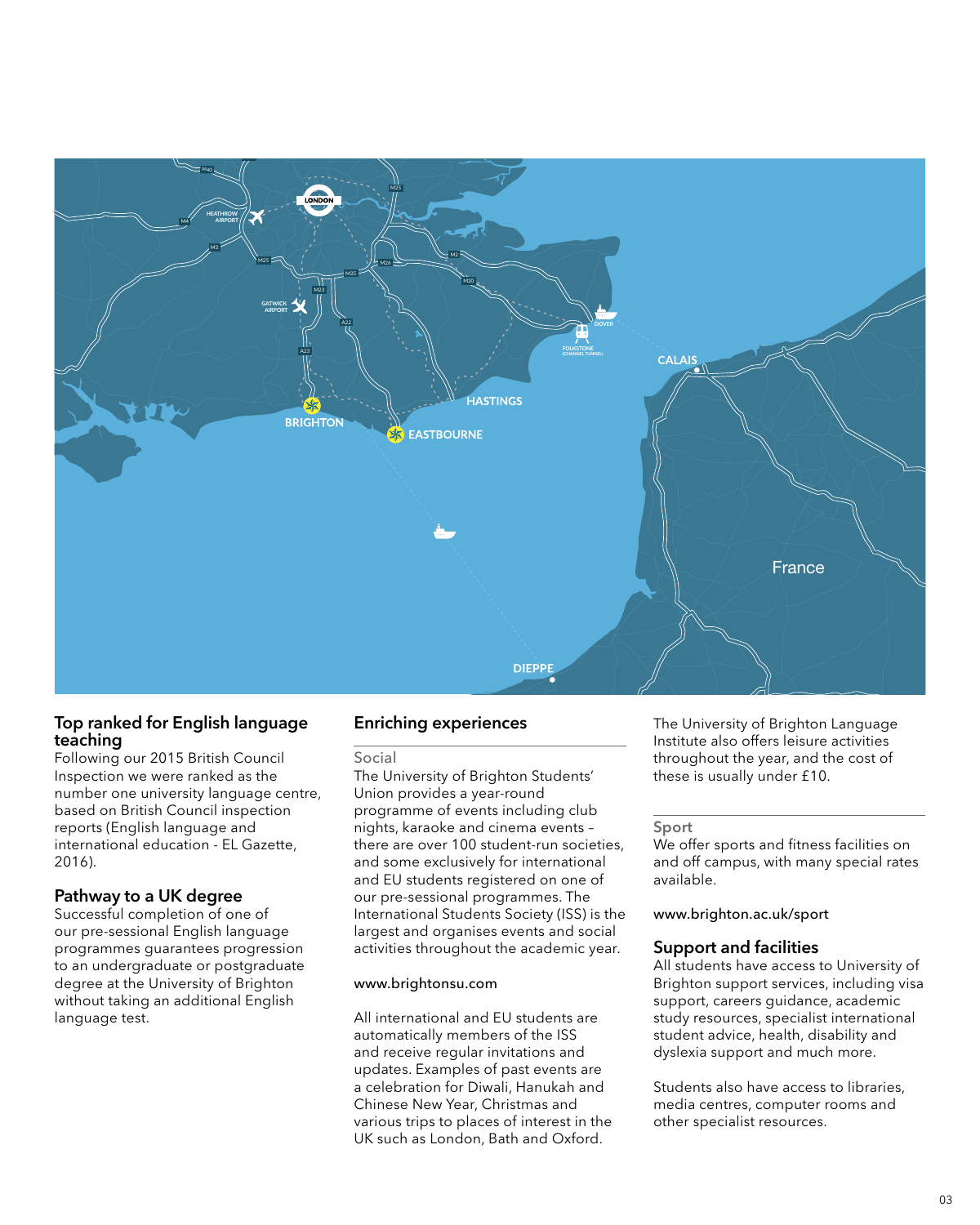# **English for Academic Purposes**



We offer three programmes in English for Academic Purposes:

- ® English for Academic Study (EAS)
- ® Summer Pre-sessional English
- **+** Extended Masters (EMA)

Each is designed specifically to meet the study needs of international students. Whether students need to take up to one year of study or an intensive period of study in the summer, we have a programme for everyone.

The minimum age of enrolment for our English programmes is 18.

#### Class organisation

Students study in groups of up to 16, and classes use the latest online learning techniques – we offer blended learning that combines taught classes with online tutor contact, peer discussion and study. This is accomplished through our virtual learning environment studentcentral, and excellent facilities and learning resources such as our Open Learning Centre.

All our programmes in English for Academic Purposes follow a similar format: students have 20 hours of tuition per week with some afternoons free for guided self-study.

Lessons normally take place between 9.30 and 13.00, Monday to Friday with additional afternoon lessons between 14.00 and 16.00 on two days of the week. As part of the 20 hour tuition, the Extended Masters programme has an input lecture for two to three hours on a Wednesday morning delivered by the relevant academic department of the masters course.

Sample timetables can be found on our website www.brighton.ac.uk/ learnenglish

#### UK public holidays

Classes do not run on UK public holidays. Offices, banks, schools and universities are also closed.

#### 2018–19 public holidays:

26 Dec 2018, 01 Jan 2019, 19 Apr 2019, 22 Apr 2019, 06 May 2019, 27 May 2019, 26 Aug 2019, 25 Dec 2019, 26 Dec 2019

#### 2019–20 public holidays:

26 Dec 2019, 01 Jan 2020, 10 Apr 2020, 13 Apr 2020, 04 May 2020, 25 May 2020, 31 Aug 2020, 25 Dec 2020, 26 Dec 2018, 27 Dec 2020

#### Syllabus

The syllabuses for these programmes are based on a series of up to three academic stages (depending on a student's language level at entry).

Develop Your English is the first of three stages – this is an academic programme focused on general and academic English. It provides a strong foundation for later stages.

The second stage is called Extend Your English; students continue studying general English and English for academic purposes. The final stage, Consolidate Your English, is a comprehensive high-level programme of academic English. The language descriptors of all programmes are mapped against the Common European Framework for languages and point of entry is determined by the student's level of English at the start.

#### **Assessment**

Successful completion of the assessments for the final stage, Consolidate Your English, will allow students to progress to a University of Brighton degree course without taking a further English language test, such as IELTS.

#### Fees

The fees for each programme are detailed in the programme pages of this brochure. Students are required to pay a £500 deposit. Where any teaching materials are required, the cost of these will be covered by the fees for the programme.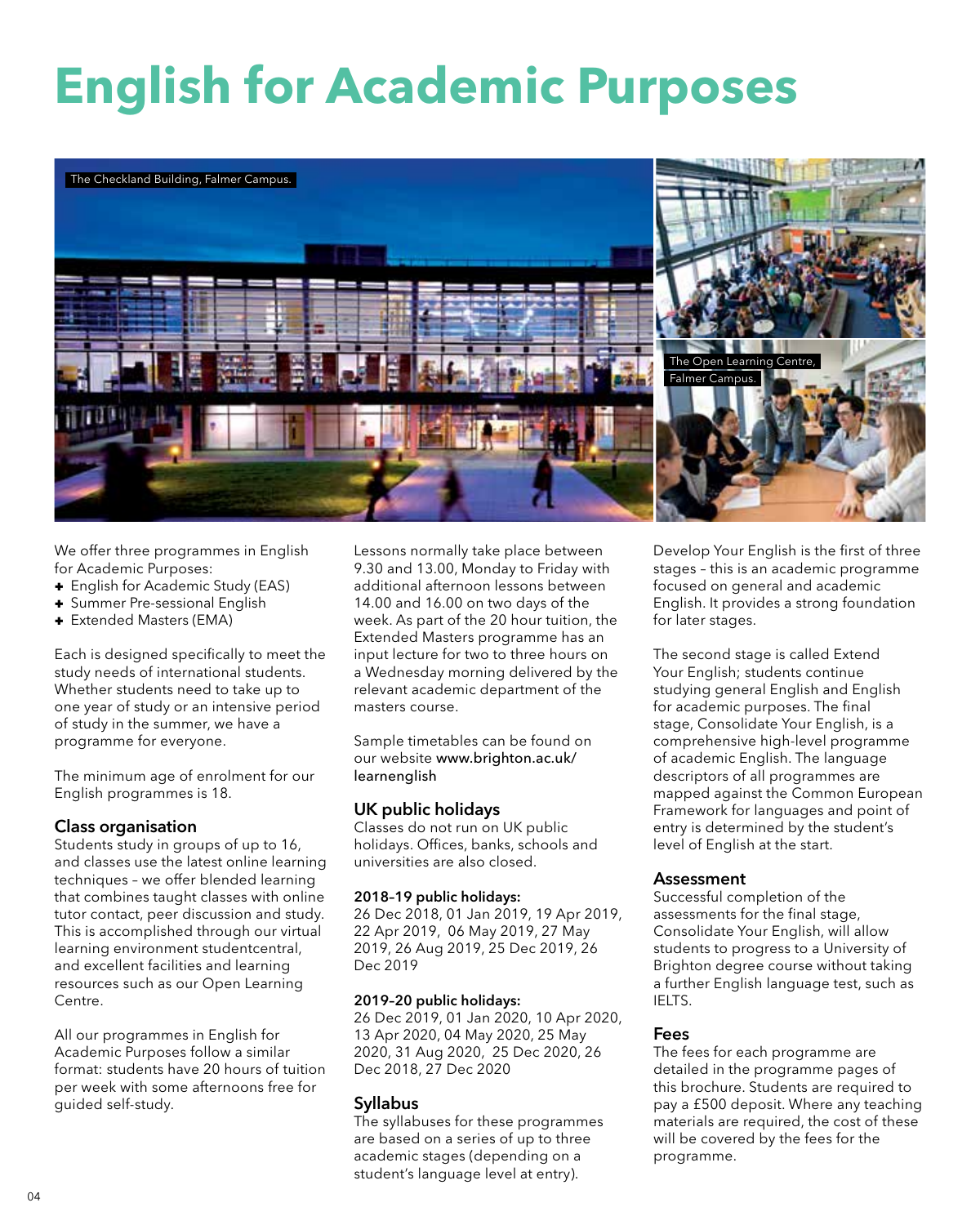### English for Academic Study



English for Academic Study (EAS) is a pre-sessional English programme that can be taken up to one academic year prior to beginning a degree course.

This programme can be taken as a 30, 20 or 10-week course. Students do not need to have an offer of a degree and do not need to have taken a formal English language test to apply for this programme. A University of Brighton online test can be provided on application.

The programme is divided into three 10-week stages: Develop Your English, Extend Your English and Consolidate Your English.

Successful completion of assessments at the end of each stage allows progression to the next stage. Successful completion of the final stage, Consolidate Your English, allows progression to a University of Brighton degree course.

The programme is suitable for undergraduate, postgraduate and research students. It is also suitable for those wishing to study at another UK university, and prepares students for IELTS, if required.

This programme can be studied on a short-term study visa.

- $\div$  Students can join this programme without the need for a formal English language qualification such as IELTS. Those who do not have an English language qualification will be asked to complete a placement test to determine the length of course needed.
- **+** Students can take this programme without holding a formal offer of a place on a degree course.
- $\overline{\bullet}$  For students wishing to improve their English without further plans to study in the UK, it is possible to take any of the EAS stages as a 10-week standalone option.

#### How to apply

To apply, visit www.brighton.ac.uk/learnenglish/eas

Find out more T: +44 (0)1273 643339 E: learnenglish@brighton.ac.uk

| <b>Study time</b>                  | <b>Stage</b>                                      | <b>Syllabus</b>                                                               | <b>Dates</b>                                                            | Fees   |
|------------------------------------|---------------------------------------------------|-------------------------------------------------------------------------------|-------------------------------------------------------------------------|--------|
| 30 weeks<br>(20 hours per<br>week) | Stage 1<br>Lower intermediate<br>to Intermediate  | + Develop Your English<br>+ Extend Your English<br>+ Consolidate Your English | 8 October 2018 to 7 June 2019<br>Or<br>7 January 2019 to 30 August 2019 | £8,064 |
| 20 weeks<br>(20 hours per<br>week) | Stage 2<br>Intermediate to<br>Higher Intermediate | + Extend Your English<br>+ Consolidate Your English                           | 7 January 2019 to 7 June 2019<br>Or<br>1 April 2019 to 30 August 2019   | £5,376 |
| 10 weeks<br>(20 hours per<br>week) | Stage 3<br>Higher Intermediate<br>to Advanced     | + Consolidate Your English                                                    | 1 April 2019 to 7 June 2019                                             | £2,688 |

#### Start dates 2018–19

#### Break periods 2018–19

There will not be any teaching in the following periods: 15 December 2018 to 6 January 2019, 16 March 2019 to 31 March 2019; 8 June 2019 to 24 June 2019. There will be no teaching on public holidays (see page 04).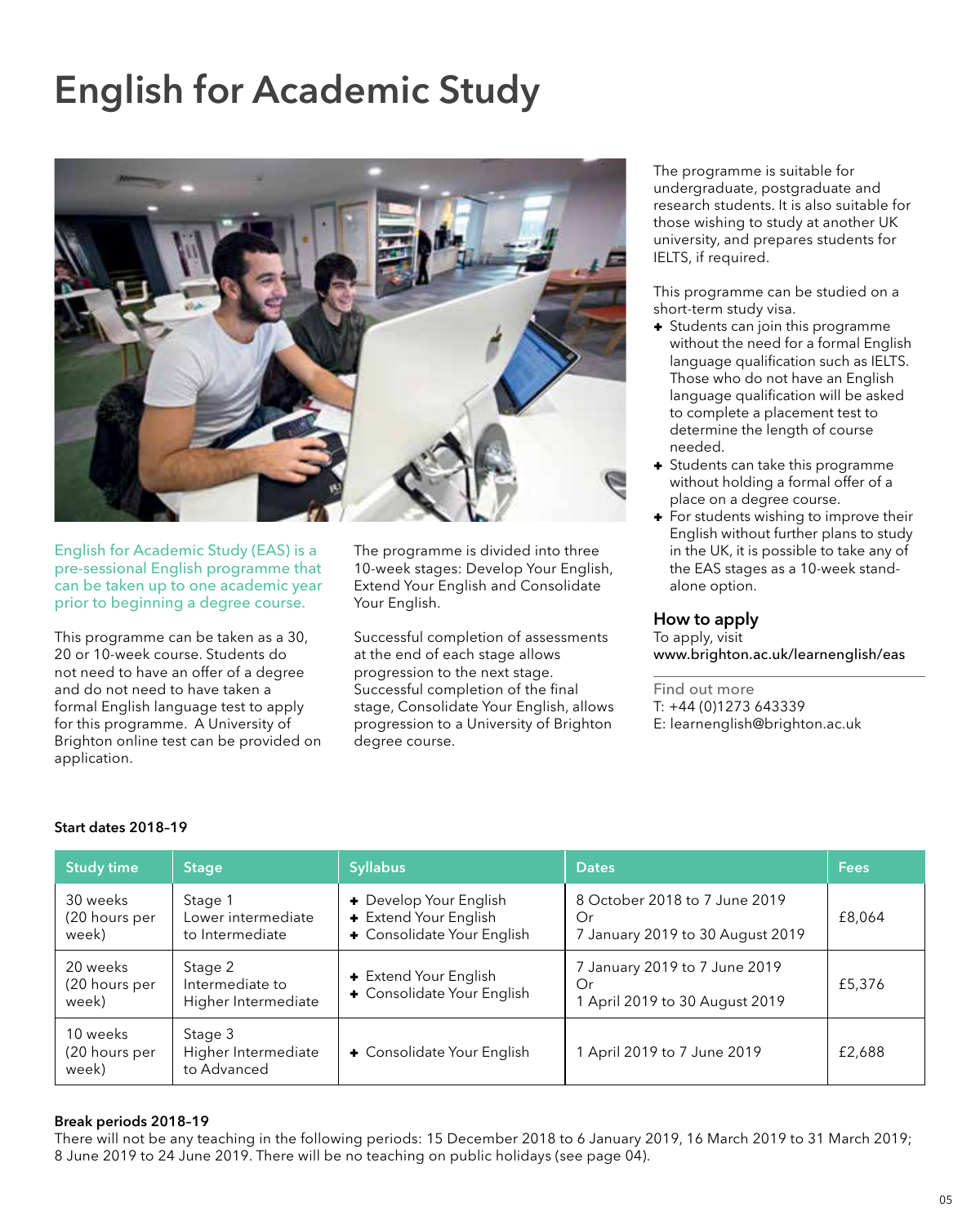

#### Start dates 2019–20

| <b>Study time</b>                  | <b>Stage</b>                                         | <b>Syllabus</b>                                                                        | <b>Dates</b>                                                                             | Fees   |
|------------------------------------|------------------------------------------------------|----------------------------------------------------------------------------------------|------------------------------------------------------------------------------------------|--------|
| 30 weeks<br>(20 hours<br>per week) | Stage 1<br>Lower Intermediate<br>to Intermediate     | + Develop your<br>English<br>+ Extend your<br>English<br>+ Consolidate<br>Your English | 7 October<br>2019 to 5<br>June 2020<br>Оr<br>6 January<br>2020 to 4<br>September<br>2020 | £8,250 |
| 20 weeks<br>(20 hours<br>per week) | Stage 2<br>Intermediate<br>to Higher<br>Intermediate | $+$ Extend your<br>English<br>+ Consolidate<br>Your English                            | 6 January<br>2020 to 5<br>June 2020<br>Оr<br>30 March<br>2020 to 4<br>September<br>2020  | £5,500 |
| 10 weeks<br>(20 hours<br>per week) | Stage 3<br>Higher<br>Intermediate to<br>Advanced     | $\bullet$ Consolidate<br>Your English                                                  | 30 March<br>2020 to 5<br>June 2020                                                       | £2,750 |

#### Break periods 2019–20

There will not be any teaching in the following periods: 16 December 2019 to 3 January 2020, 16 March 2020 to 27 March 2020; 8 June 2020 to 26 June 2020. There will be no teaching on public holidays (see page 04).



Ryoko Okada - English for Academic Study

talk to. I stayed in Varley Park so that I could spend much time with other students. Since Brighton is a nice place to see the ocean, I went out almost every day to which might be helpful for me in the future. I'm so thankful for all the teachers who helped me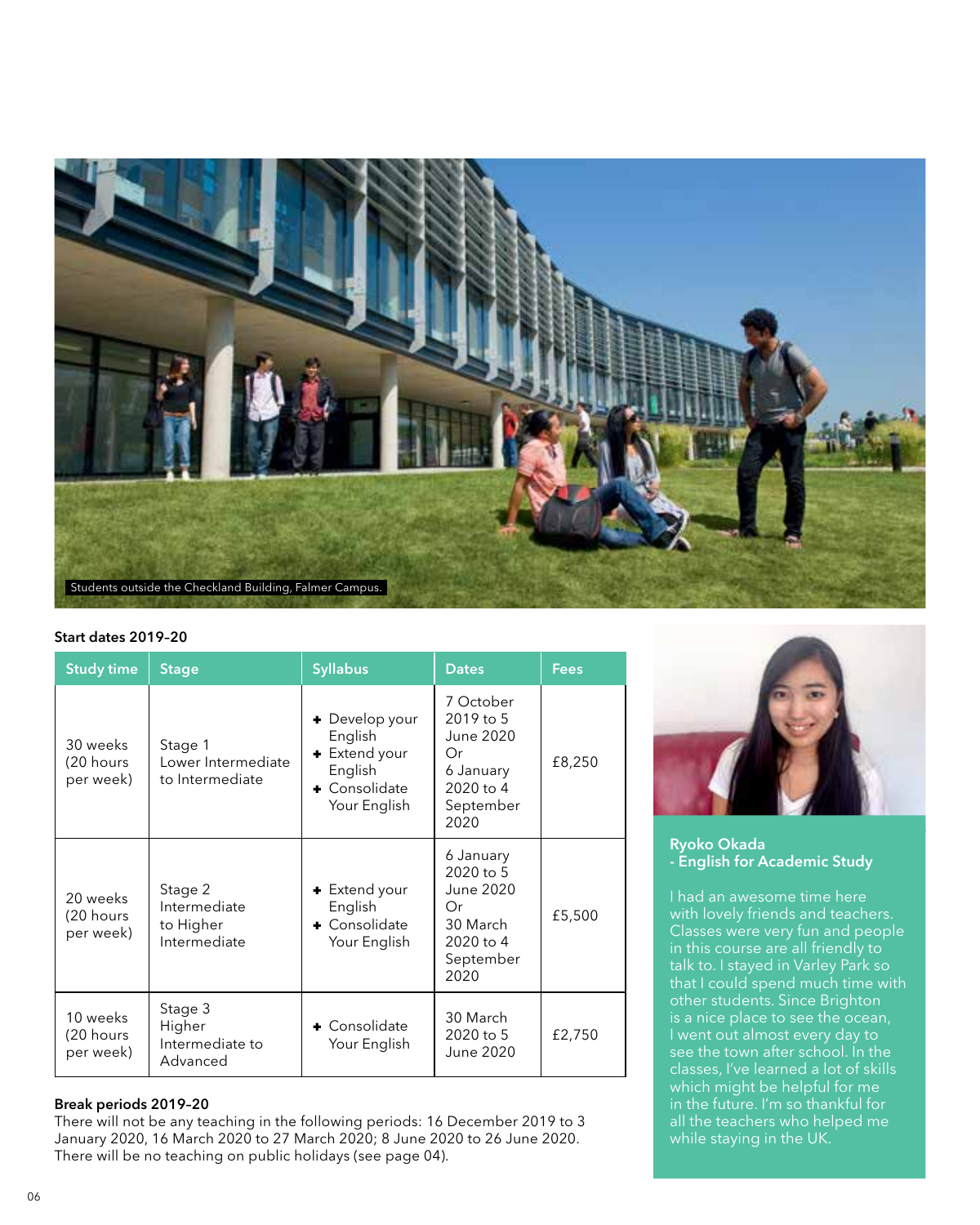### Summer Pre-sessional English



Summer Pre-sessional English is an intensive English language programme that can be taken in the summer before starting a a University of Brighton degree course.

This programme is divided into three stages; the point of entry is determined by a student's level of English:

- $\bullet$  Develop, Extend and Consolidate Your English (12 weeks: June to September).
- **+** Extend and Consolidate Your English (8 weeks: July to September).
- + Consolidate Your English (4 weeks: August to September).

To start the course, students need to submit a valid Secure English Language Test (SELT) result.

This programme is a suitable pathway for most University of Brighton undergraduate degree courses, and postgraduate courses that are not routed via the Extended Masters programme. Successful completion allows progression onto a University of Brighton degree course.

This programme is also suitable for those pursuing higher level research courses such as MPhil and PhD.

#### How to apply

To apply for the Summer Pre-sessional English programme students must have an offer for a degree programme at the University of Brighton.

Once a student has received an offer, they can apply online at www.brighton. ac.uk/learnenglish/presessional

Find out more T: +44 (0)1273 643339 E: learnenglish@brighton.ac.uk

| <b>Study time</b>               | <b>Stage</b>                                             | <b>Syllabus</b>                                                               | <b>Dates</b>                      | Fees   |
|---------------------------------|----------------------------------------------------------|-------------------------------------------------------------------------------|-----------------------------------|--------|
| 12 weeks<br>(20 hours per week) | IELTS 5.5 with no component<br>under 5.0                 | + Develop Your English<br>+ Extend Your English<br>+ Consolidate Your English | 25 June to<br>13 September 2019   | £3,228 |
| 8 weeks<br>(20 hours per week)  | IELTS 6.0 with no component<br>under 5.5                 | + Extend Your English<br>+ Consolidate Your English                           | 23 July to<br>13 September 2019   | £2,152 |
| 4 weeks<br>(20 hours per week)  | Unconditional offer/offer not<br>conditional on language | + Consolidate Your English                                                    | 20 August to<br>13 September 2019 | £1,076 |

Start dates 2019

There will be no teaching on public holidays (see page 04).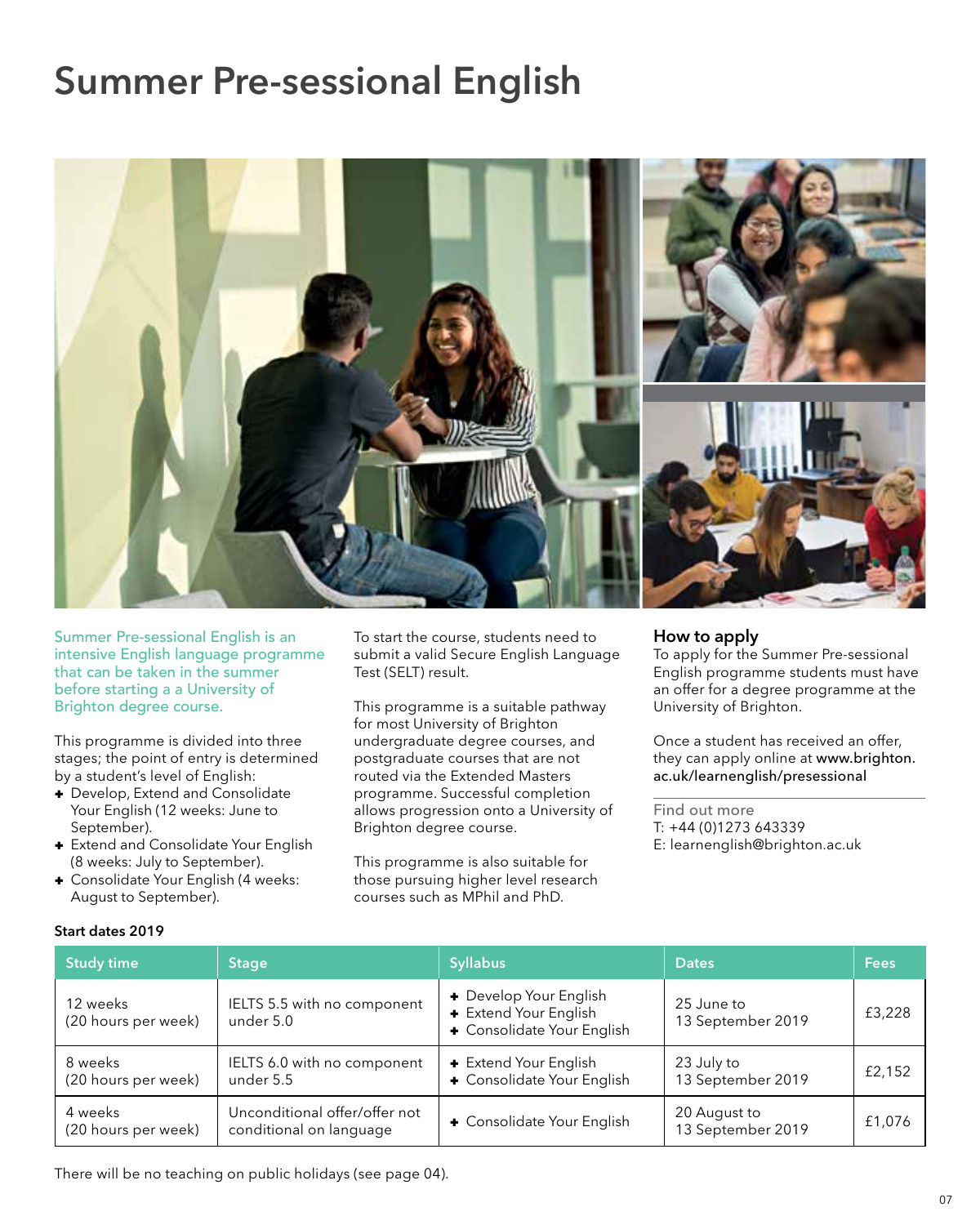### Extended Masters



For a full list of courses that have been approved to accept the EMA programme, please go to: https://www.brighton.ac.uk/ international/study-with-us/coursesand-qualifications/brighton-languageinstitute/eap-programmes/extendedmasters/index.aspx

Extended Masters is an intensive English language pre-sessional programme within a specific academic field.

This programme is designed around five academic subject areas (art and design, education and humanities, business and management, health and social science, computing). Students will study one module related to the subject area of their masters degree course, before progressing onto the masters degree.

The programme has two options depending on the level of English at the start: 12 weeks (June to September), or 8 weeks (July to September).

To apply for this programme students need to submit a valid Secure English Language Test (SELT) result, or take a University of Brighton English language test. Most Brighton postgraduate degree courses are routed via an Extended Masters programme.

Students can start the language part of this course with an unconditional offer

® A single UK visa can be used for the Extended Masters, covering both the English language programme and the degree.

#### How to apply

To apply for the Extended Masters programme students should first apply for their chosen masters course online at www.brighton.ac.uk/courses.

Students who qualify for the Extended Masters can register with the Language Institute using their formal University of Brighton offer at www.brighton.ac.uk/ learnenglish/extended-masters

Find out more T: +44 (0)1273 643339 E: learnenglish@brighton.ac.uk



#### What our students say

All my tutors were knowledgeable, supportive and kind

The friendly environment with hitech study equipment supported me to improve my language

The facilities here are excellent

Great cultural mix

made friends

| <b>Study time</b>               | <b>Stage</b>                             | <b>Syllabus</b>                                                               | <b>Dates</b>                    | Fees   |
|---------------------------------|------------------------------------------|-------------------------------------------------------------------------------|---------------------------------|--------|
| 12 weeks<br>(20 hours per week) | IELTS 5.5 with no<br>component under 5.5 | + Develop Your English<br>+ Extend Your English<br>+ Consolidate Your English | 25 June to<br>13 September 2019 | £3,228 |
| 8 weeks<br>(20 hours per week)  | IELTS 6.0 with no<br>component under 5.5 | + Extend Your English<br>+ Consolidate Your English                           | 23 July to<br>13 September 2019 | £2.152 |

Start dates 2019

There will be no teaching on public holidays (see page 04).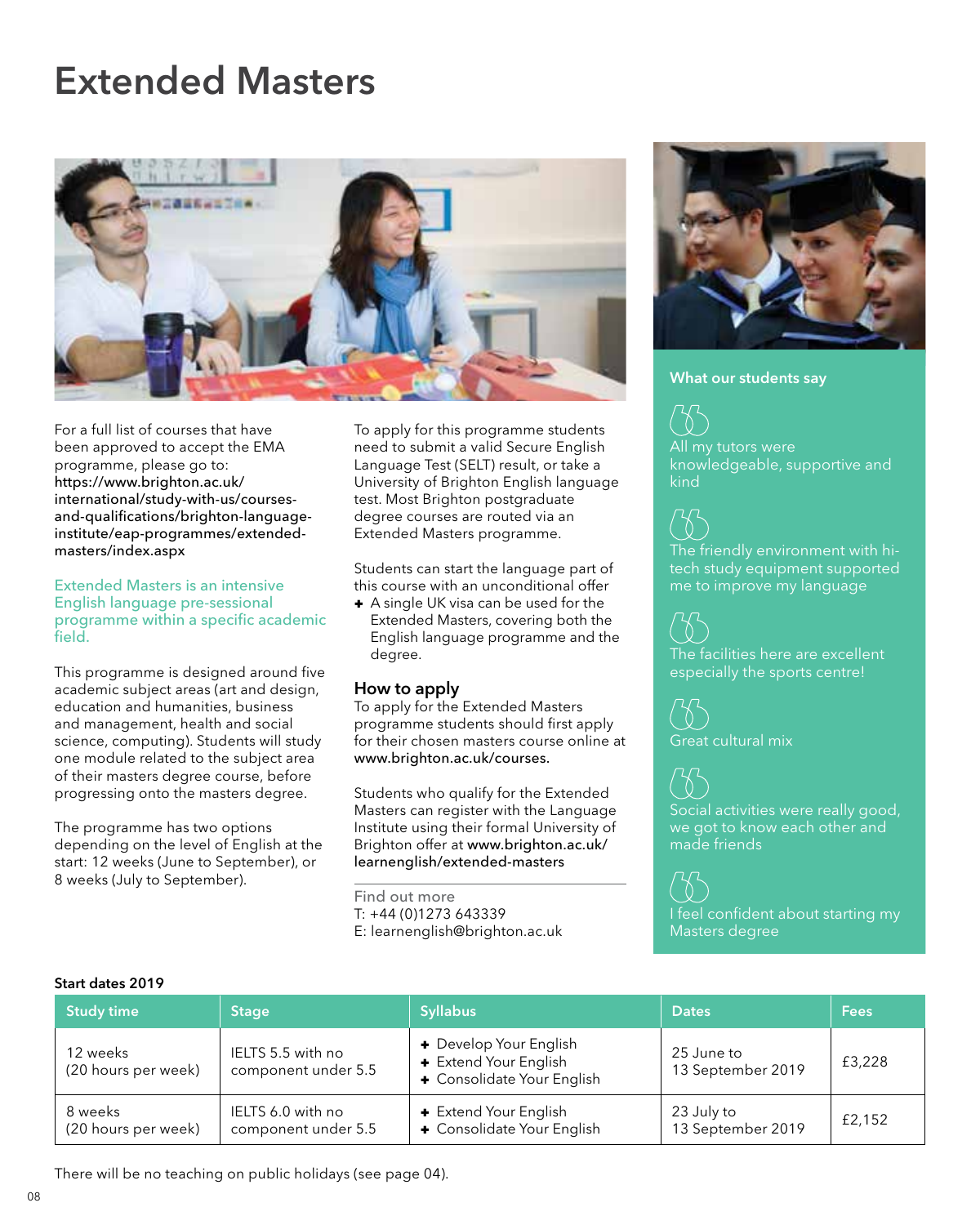# **Which programme to choose**

### **ENGLISH FOR ACADEMIC STUDY**



### **SUMMER PRE-SESSIONAL AND EXTENDED MASTERS**

For students who would like to undertake an intensive period of study in the summer prior to the start of their degree course:

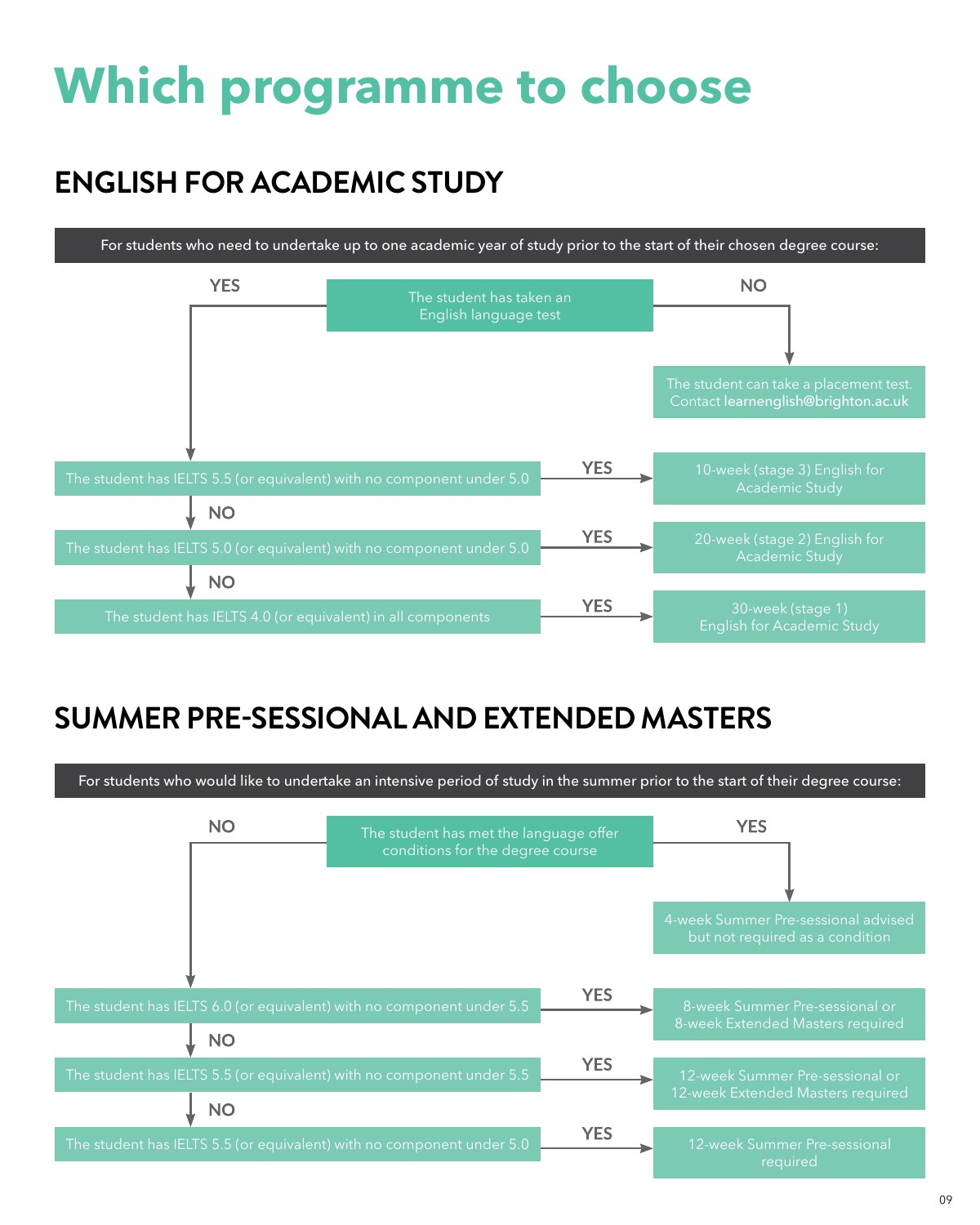## **Bespoke courses for international groups**



he University of Brighton Language Institute also delivers a range of bespoke courses for groups, covering areas such as English language study, English teacher training, business and academic English, and British culture and conventions.

We have created tailor-made programmes for groups from a wide range of countries including Germany, France, Greece and Russia, as well as China, the Ivory Coast, Tunisia and Japan. Our clients include academic staff and students from international partner universities as well as groups from private companies and government organisations.

We work closely with organisations and businesses to design programmes that meet specific needs, these can include cultural trips and accommodation. We are experienced in organising guided trips to London, Oxford, Cambridge, Windsor, Eton and Canterbury and local places of interest.

Below are some examples of the types of courses we have arranged:

- $\div$  English with teaching methodology for international teachers.
- ® Language teaching methodology for UK-based teachers.
- ® Specialist language and culture training – for businesses or other groups in French, German, Spanish, Chinese, Arabic or Japanese.
- **+** Creative writing for academics, writers and business communicators.
- ® Executive English for international business professionals.
- ® English for the caring professions for healthcare professionals working in the UK, for whom English is a second language.
- **+** English for university administrators – for managerial or support staff from international universities.

Please note: The University of Brighton Language Institute occasionally uses an outside specialist provider for host family accommodation for bespoke groups.

www.brighton.ac.uk/learnenglish/ bespoke



Millie and Sabrina from China – Chinese teachers bespoke group course

The most interesting thing about our classes here is the atmosphere; it's so active and everybody gets involved in the activities. We love it so much!

The teachers at the Language Institute have taught us how to teach our students in a quicker and more effective way, I think that is the point I'll take with me to China. In my opinion, I'm an excellent teacher in China, and now I want to be the best teacher in China because I've learned a lot in the University of Brighton Language Institute.

Brighton is such a fantastic city and the climate here may be the best in the south of England. The and also learn a lot.

Watch Millie and Sabrina's video here: www.brighton.ac.uk/ learnenglish/bespoke.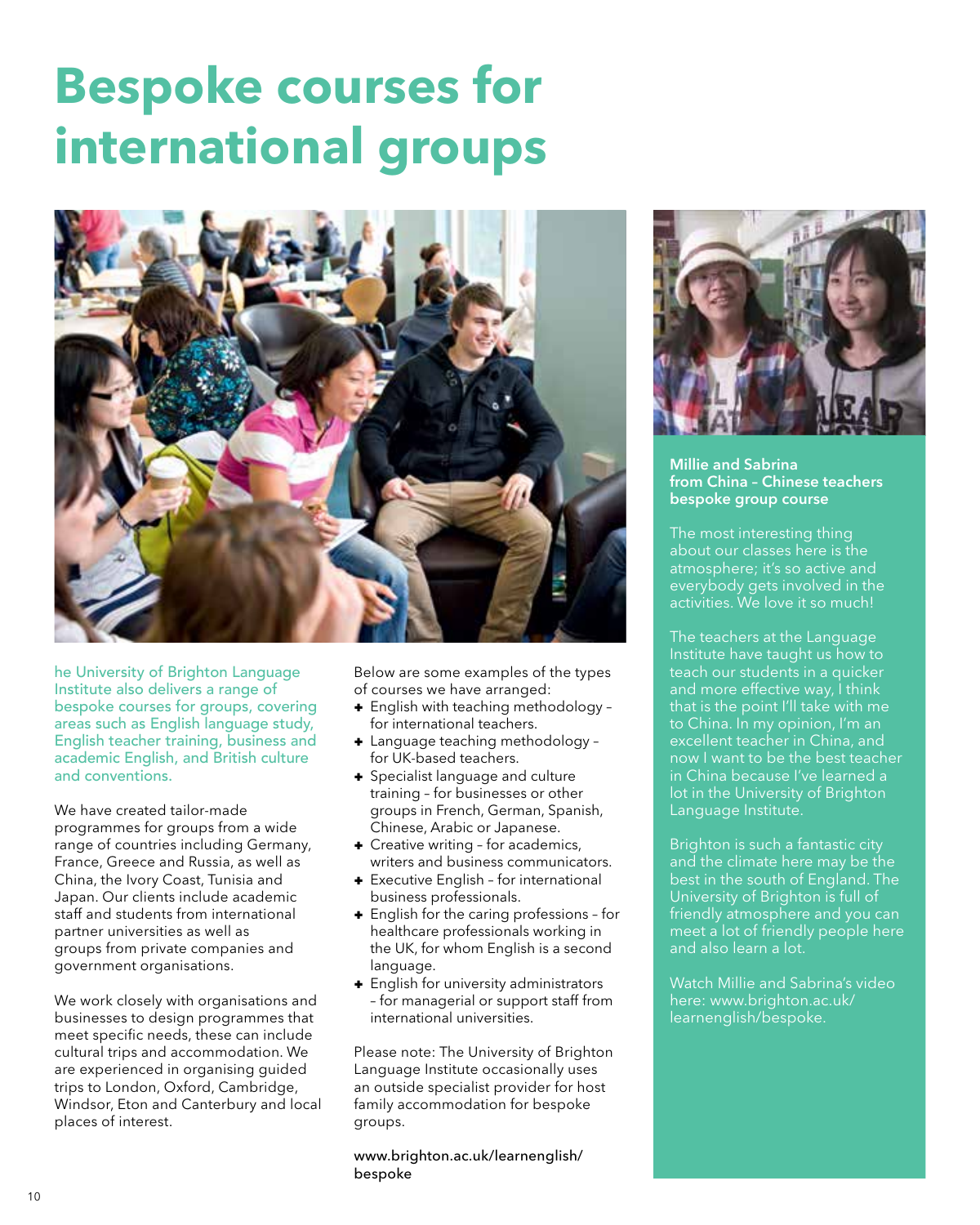### **English Plus Semester Abroad Programme**



The English Plus Semester Abroad Programme (EPSA) combines English language study with a selection of undergraduate modules.

This programme is for international undergraduate students, and is perfect for those who are already studying at university in their home country and want to study in the UK, but also require English language tuition. Students can choose to study a range of subjects during their time at Brighton, as well as take part in some great social events and trips.

Students will join the English for Academic Study (EAS) programme (detailed on page 5), either for 20 weeks (April to August) or 10 weeks (June to August), and will then join the Junior Semester Abroad programme until the end of the first semester (end of January).

The 20-week EAS option is suitable for students with an English language level of IELTS 5.5 (or equivalent) and the 10 week EAS option is suitable for students with an English language level of IELTS 6.0 (or equivalent).

- **+** Students can transfer academic credits earned at University of Brighton back to their home degree.
- There are many of subjects to choose from.
- $\bullet$  Students can take this course on a Tier 4 visa.

#### How to apply

Students can apply direct to the University of Brighton by emailing studyabroadoffice@brighton.ac.uk, or via their home university.

Find out more studyabroad@brighton.ac.uk www.brighton.ac.uk/studyabroad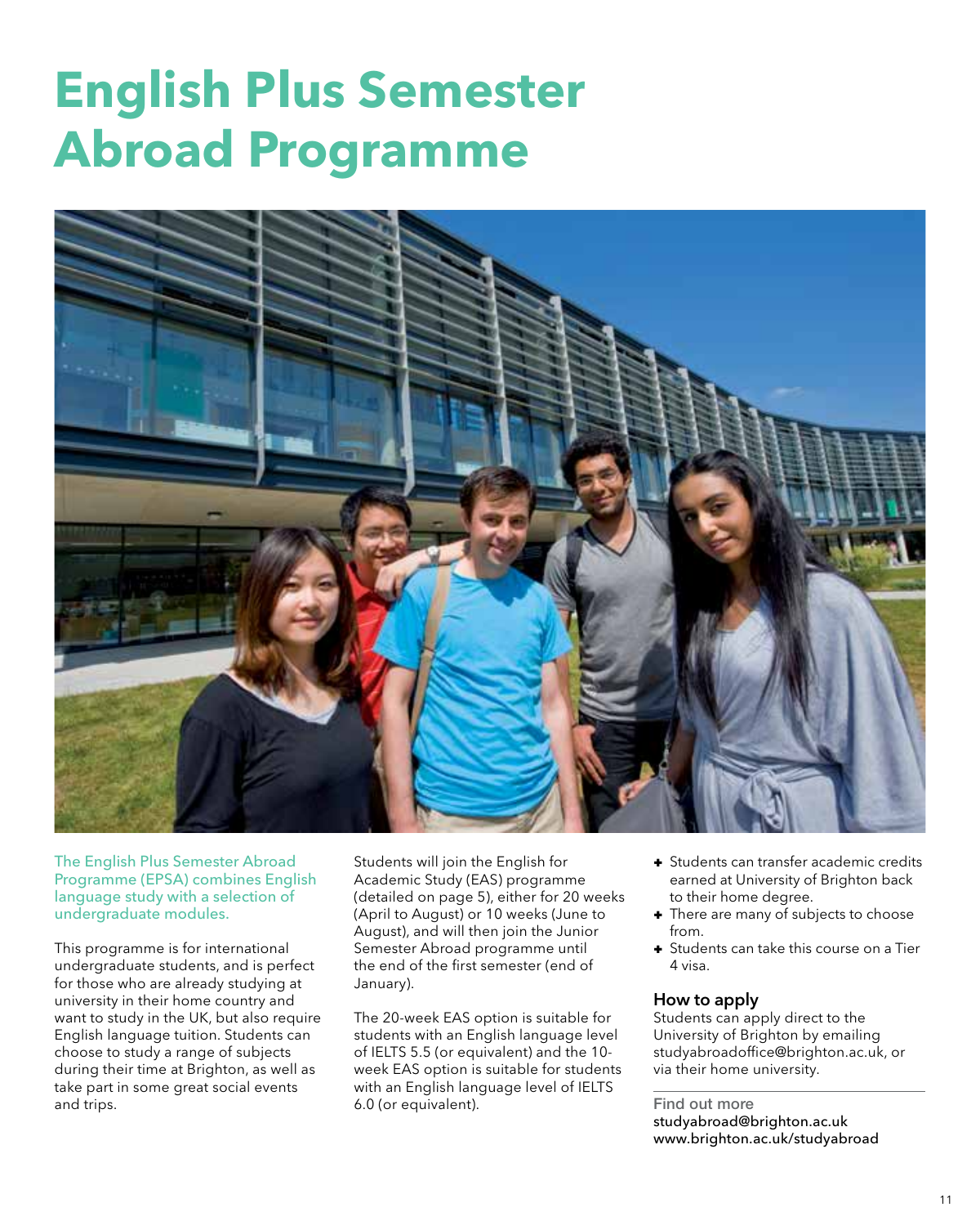## **iASK – English language support**





#### Augusto Weber from Brazil – University of Brighton PhD student

The teachers at the Language Institute allow you to think for yourself. Though very supportive and knowledgeable, they don't just express the ideas easily for and I think this is very important.

In Brazil I've written two books and I've done a lot of research, but with this course I have improved how I write and how I think through my ideas. I will be able to use what I've learnt here

#### English language support continues in the first year of degree study.

Once a student progresses on to a degree course at the University of Brighton they will continue to receive high-quality language support in their first year of study. This is provided by our iASK English language support programme which offers a series of term-time lectures, classes and tutorials and is available to all students whose first language is not English.

#### Writing Advisory Service

The Writing Advisory Service is a free online service that provides personalised feedback on written assignments throughout the duration of a degree course. An experienced academic tutor comments on the organisation and clarity of ideas, academic style and frequent language mistakes.

Our English language support is designed to develop students existing language skills to help them complete day-to-day academic tasks.

Support includes:

- $\overline{\bullet}$  intensive English study weekends at the start of the academic year
- $\bullet$  academic support drop-in tutorials
- $\bullet$  academic writing and style classes
- + online writing advisory service.

Find out more www.brighton.ac.uk/iask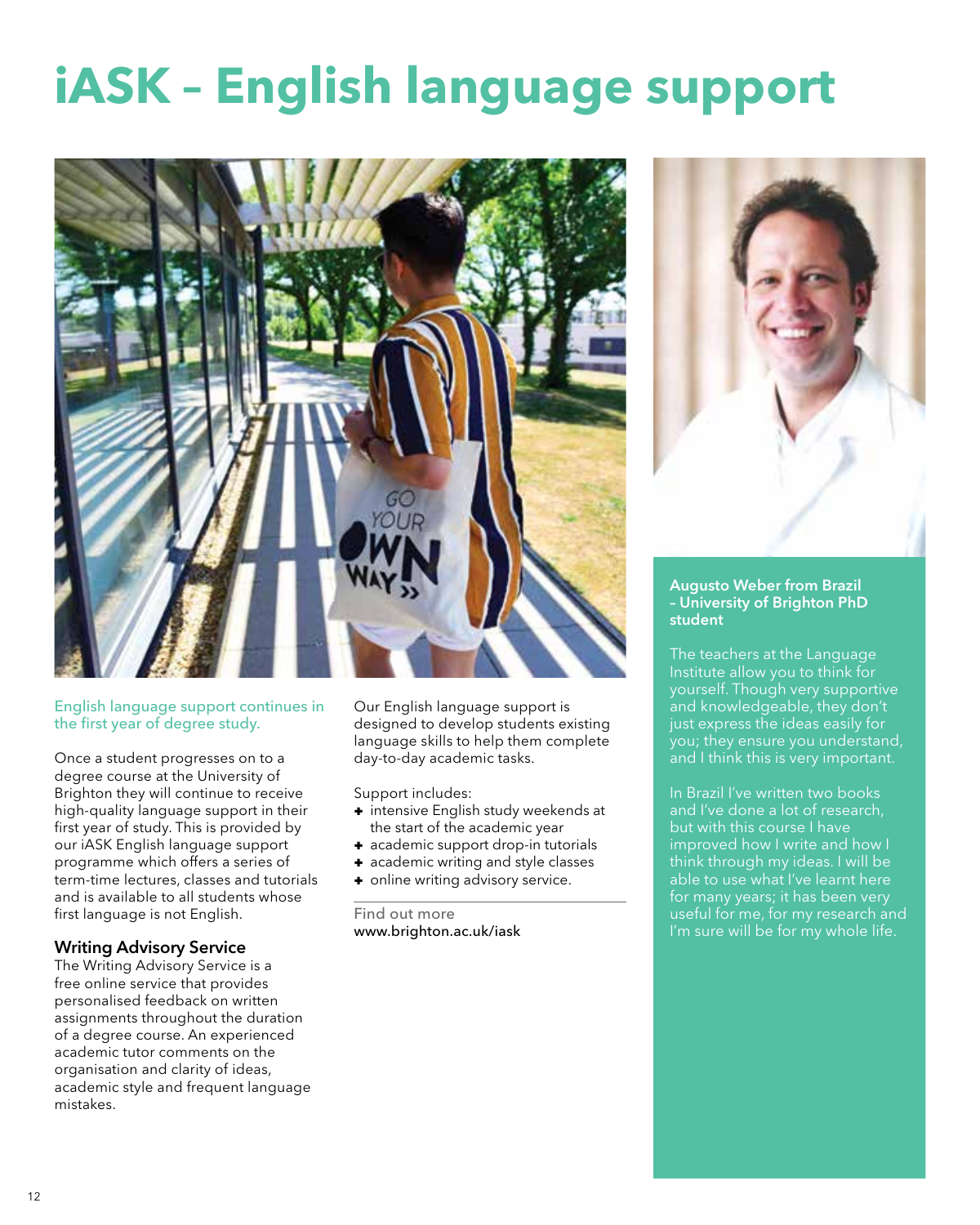# **English Language Proficiency**

Please note that SELT results (such as IELTS) are only valid for two years from the time the test is taken. Students cannot apply for a Tier 4 visa using test results older than two years. For more information please visit www.brighton.ac.uk/learnenglish.

| <b>CEFR</b>    | <b>IELTS</b>                    |
|----------------|---------------------------------|
| <b>B2</b>      | 6.5 (min 5.5 in all components) |
| <b>B2</b>      | 6.0 (min 5.5 in all components) |
| <b>B2</b>      | 5.5 (min 5.5 in all components) |
| <b>B1</b>      | 5.0 (min 4.0 in all components) |
| <b>B1</b>      | 4.5 (min 4.0 in all components) |
| B <sub>1</sub> | 4.0 (min 4.0 in all components) |

UK Visas and Immigration (UKVI) requires non-EU prospective students to provide evidence that they have met the language requirement through a Secure English Language Test (SELT), with an approved test provider. This evidence is required before we can issue a Confirmation of Acceptance for Studies (CAS).

Our degree courses are delivered and assessed in English. The UKVI and the university require students to meet the English language requirements for their chosen course. Check individual course descriptions to confirm the English language entry requirements that are required.

Students do not need a SELT to study on our English for Academic Study programme.

#### IELTS

The table above shows how IELTS relates to the Common European Framework (CEFR) descriptors. Other English language qualifications may be considered. Contact us to discuss eligibility, and how we can help students when considering their options.

#### English language testing

Staff at the Language Institute can deliver the University of Brighton English language test in many countries around the world or at the university in the UK. The test is designed for students who have either already applied, or for students who are intending to apply to a University of Brighton degree course.



The results of the test can be used in a number of ways:

- $\bullet$  assessing whether students are eligible for direct entry on to a University of Brighton degree course without the need to study English language beforehand
- $\overline{\bullet}$  assessing whether students are eligible for the 12 or 8 week Extended Masters programme
- **+** providing students with an indication of their current language level so they can be better prepared to follow a study plan for taking a Secure English Language Test
- allowing students an opportunity to meet Language Institute staff to ask any questions directly about English language pathway programmes, or language study options.

For further information T: +44 (0)1273 643339

E: learnenglish@brighton.ac.uk